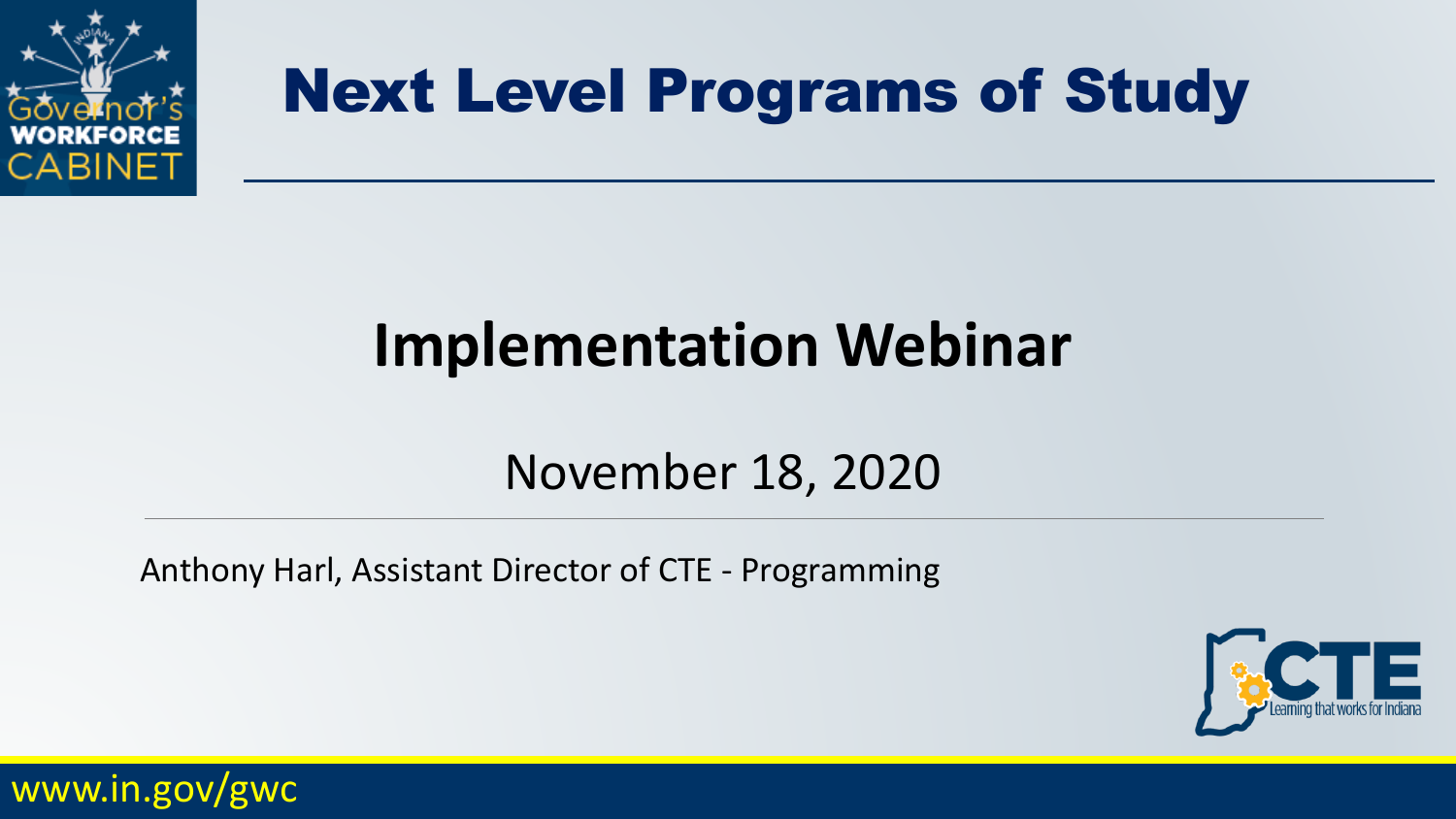

- **Improved Course Offerings**
- **Flexibility and Consistency**
- **Direct Alignment**
- **Career Resources**

#### **Next Level Programs<br>of Study........**

#### **INDIANA IS RETHINKING CAREER AND TECHNICAL EDUCATION!**

With Next Level Programs of Study, CTE can provide both exploration and preparation for a future career.

#### What is a **Program of Study?**

A more comprehensive and structured approach to offering CTE that includes stronger course sequences, greater career resources, improved professional development for instructors, and direct connections between secondary and postsecondary education.

#### **Next Level Programs of Study Features:**

**Improved Course Offerings:** Next Level Programs of Study will improve the quality of CTE course sequences through updated, relevant course standards aligned to postsecondary certificate programs. Courses have also been restructured to increase the consistency of CTE course delivery. This format will help ensure that all students have the opportunity to master the same skills regardless of where or how they complete a course.

#### **Direct Alignment:**

Next Level Programs of Study directly aligns secondary courses to postsecondary courses to ensure dual credits students earn in high school will count toward a postsecondary credential

#### **Career Resources:**

Students and families will have more complete career advising and quidance resources, such as this Career Guide, to help make informed decisions that maximize a student's opportunities while in high school.



TURN TO PAGES 50-51 FOR A FULL LIST OF NEXT LEVEL PROGRAMS OF STUDY.

16 | INDIANA CAREER GUIDE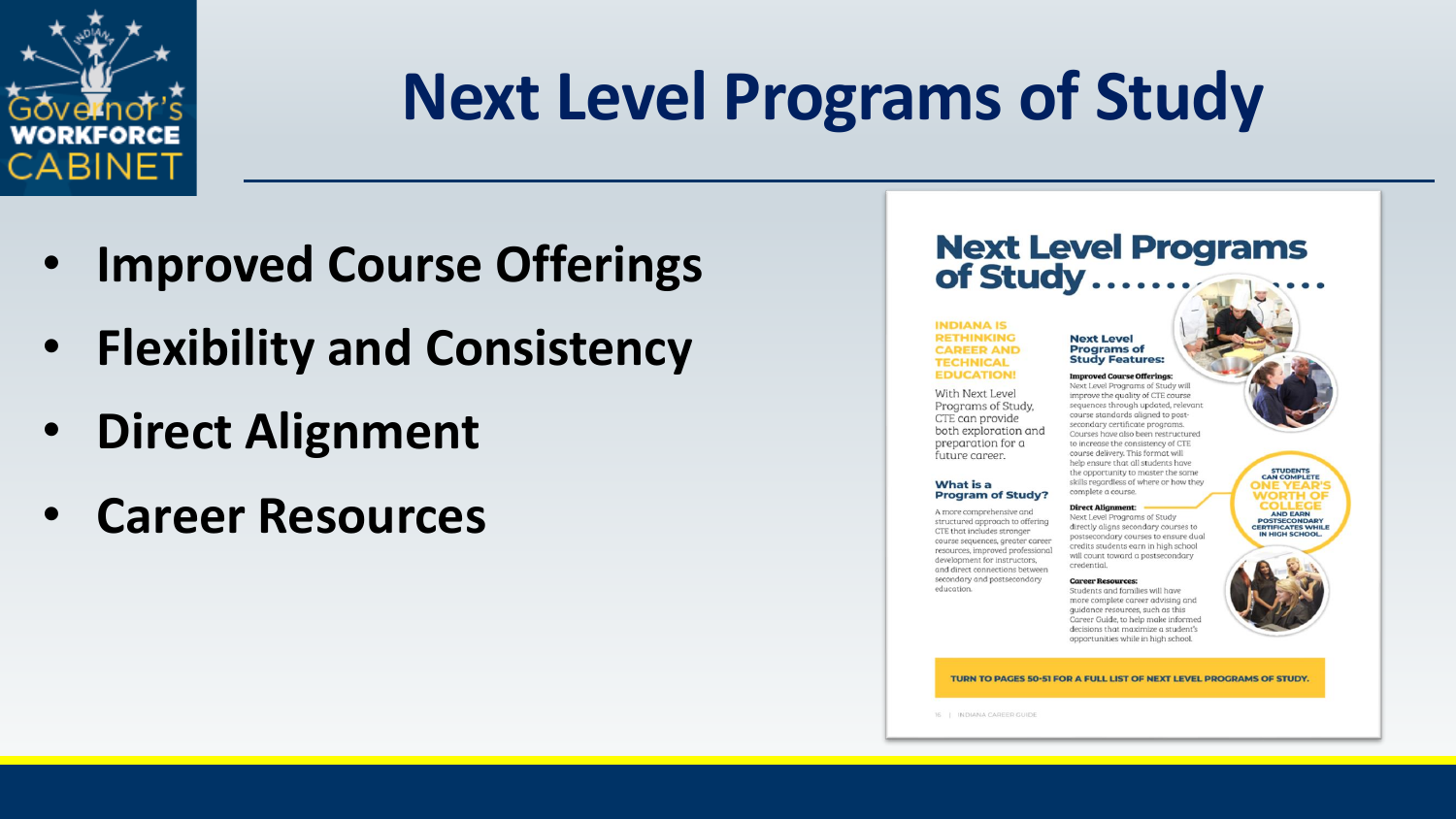

# **Advantages**

- Offers CTE Students a technical skills equivalent to the STGEC.
- Ensure all students have access to same content and standards.
- A CTE Concentrator is comparable for each pathway.
- Pathway Capstone course will provide an opportunity to complete technical courses for TC/CG or customize.
- Each Program of Study will help students meet WBL requirements and up to 4 graduation pathways options.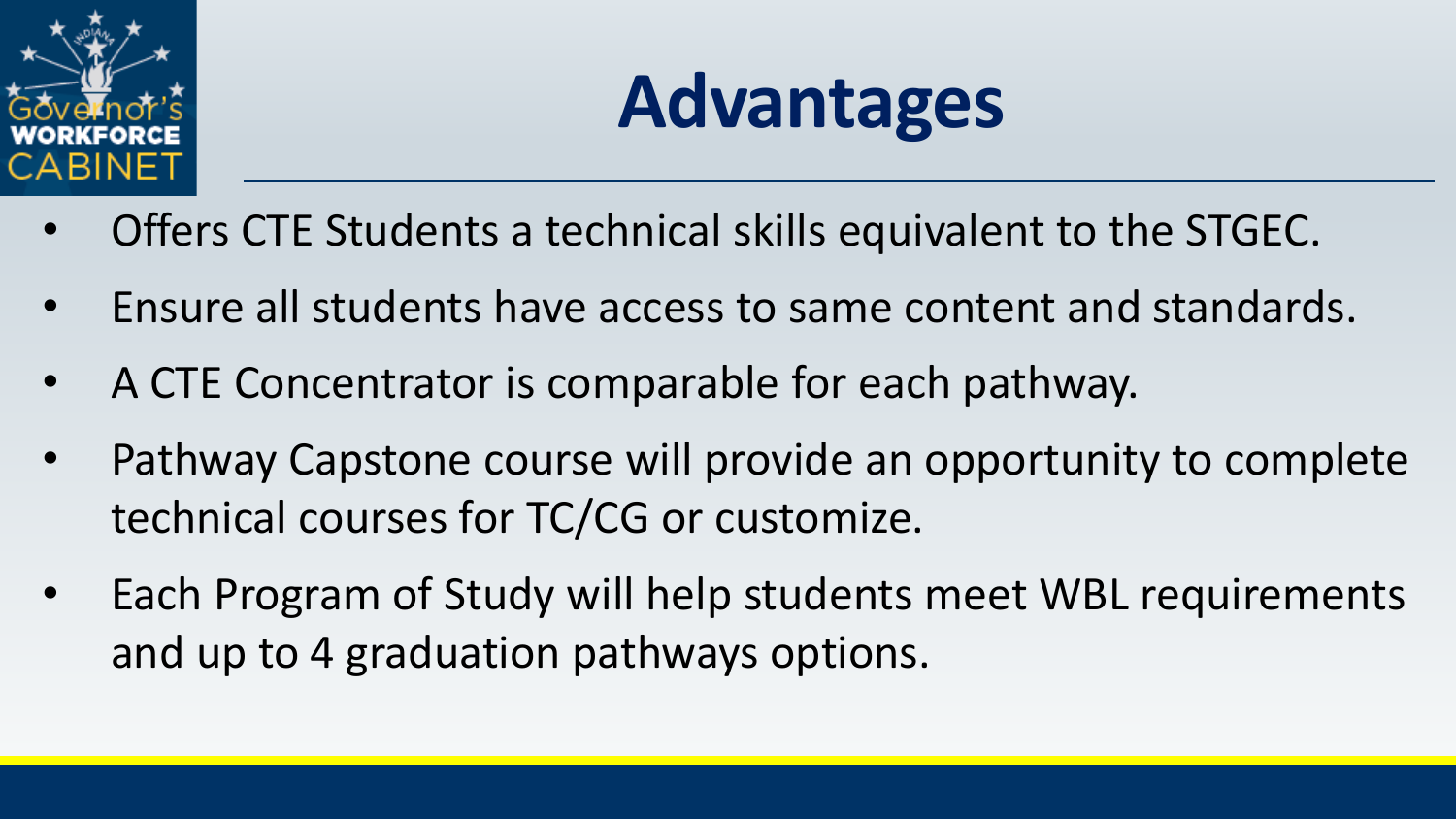

#### CTE Career Pathways

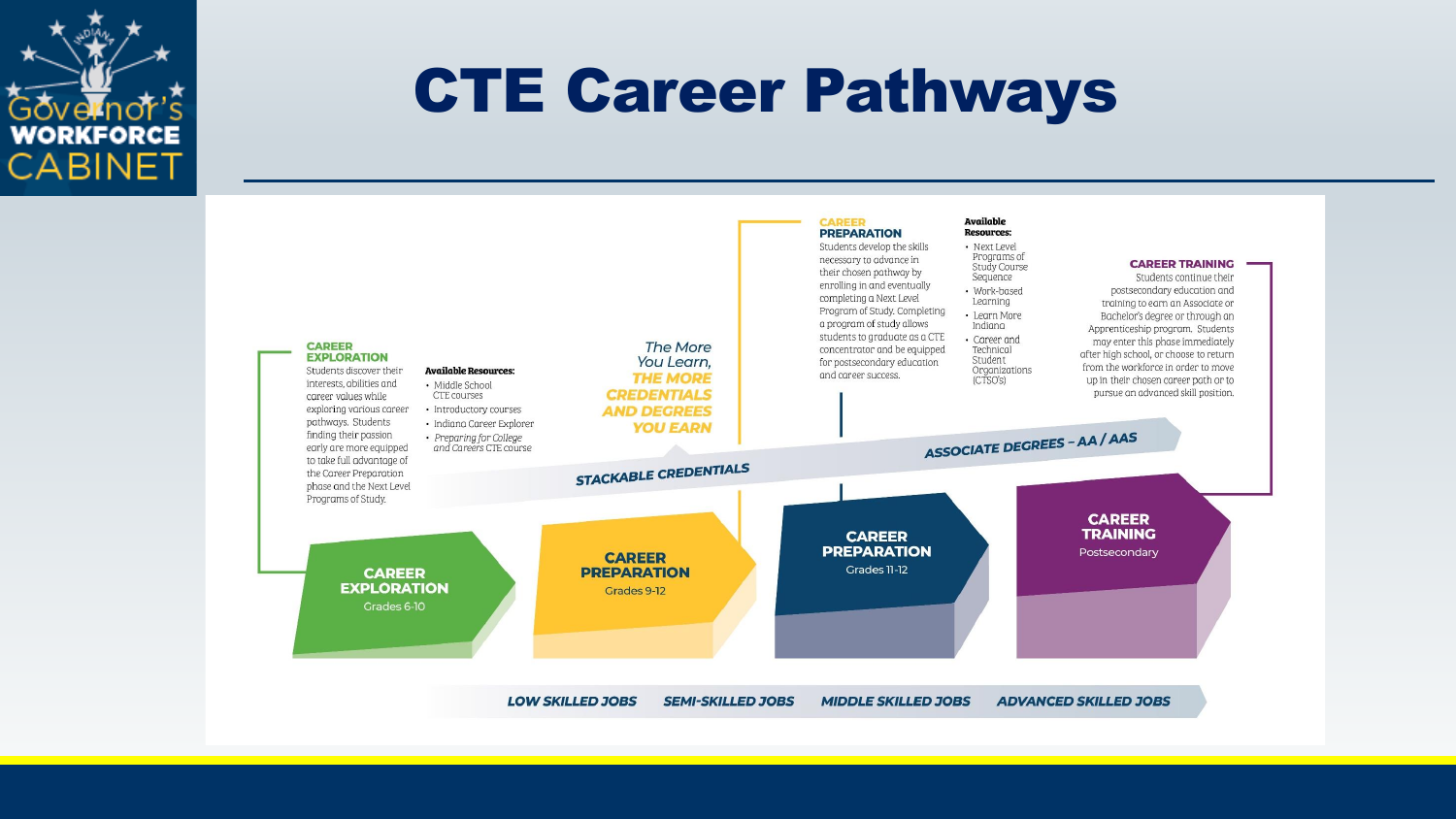



After achieving CTE concentrator status, students can complete a program of study by enrolling in the Capstone course. Students will be able to complete all of the technical courses required for the postsecondary program and have time built in for work-based learning opportunities, such as internships, clinicals, or on-the job training.

- **Creates a 3 course – 6 credit Concentrator Course Sequence for each pathway.** 
	- **Principles, Concentrator A and Concentrator B**
- **Equals a Level I course that is currently offered for full 3 credits per semester experience.**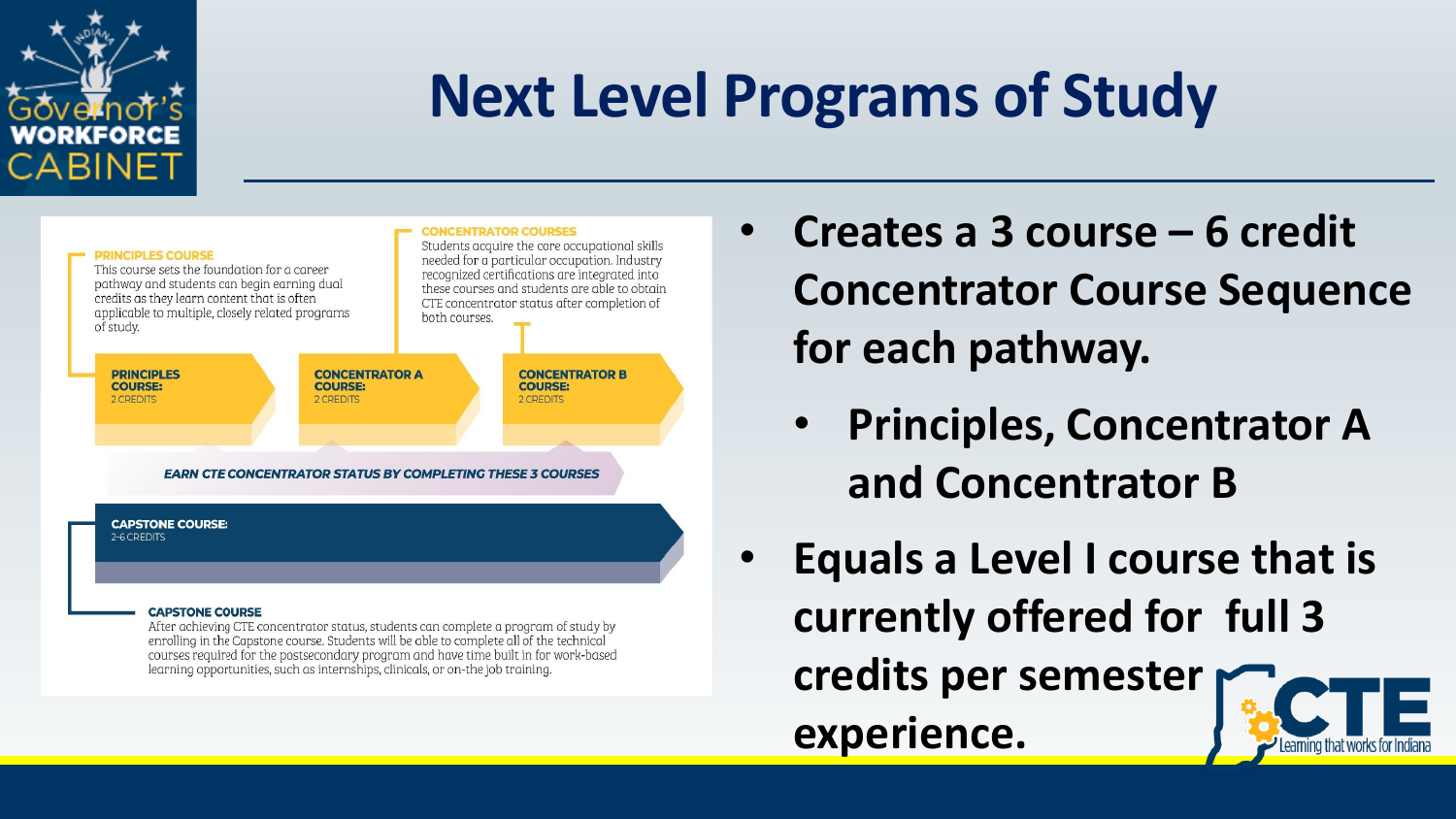

| Next Level Career Pathways/Programs of Study |                                                 | Perkins V - Current/Original Courses |                                             |      |                                                       |
|----------------------------------------------|-------------------------------------------------|--------------------------------------|---------------------------------------------|------|-------------------------------------------------------|
| <b>Cluster</b>                               | Career Pathway                                  |                                      | <b>Concentrator A</b>                       |      | <b>Concentrator B</b>                                 |
| Advanced Manufacturing                       | Automation and Robotics                         | 5610                                 | Industrial Automation and Robotics I   5612 |      | $\vert$ Industrial Automation and Robotics II $\vert$ |
| Advanced Manufacturing                       | Digital Manufacturing - Industry 4.0  <br>(New) | 5608                                 | Advanced Manufacturing L                    | 5606 | Advanced Manufacturing II.                            |

| <b>Perkins V - Next Level Programs of Study Course Sequences</b> |  |                             |  |                               |  |                           |
|------------------------------------------------------------------|--|-----------------------------|--|-------------------------------|--|---------------------------|
| <b>Principles - Levell</b>                                       |  | <b>CTE Concentrator A -</b> |  | <u> CTE Concentrator B – </u> |  | <b>Pathway Capstone -</b> |
|                                                                  |  | <u>Levell</u>               |  | <b>Levell</b>                 |  | <b>Level II</b>           |
| Principles of Advanced                                           |  | Hndustrial Power .          |  | Mechatronics Systems          |  | Automation and Robotics   |
| Manufacturing                                                    |  | Fundamentals                |  |                               |  | Capstone                  |
| Principles of Advanced                                           |  | 4728 Robotics Design and    |  | Digital Manufacturing         |  | Advanced Manufacturing -  |
| Manufacturing                                                    |  | Innovation                  |  | Systems                       |  | Industry 4.0 Capstone     |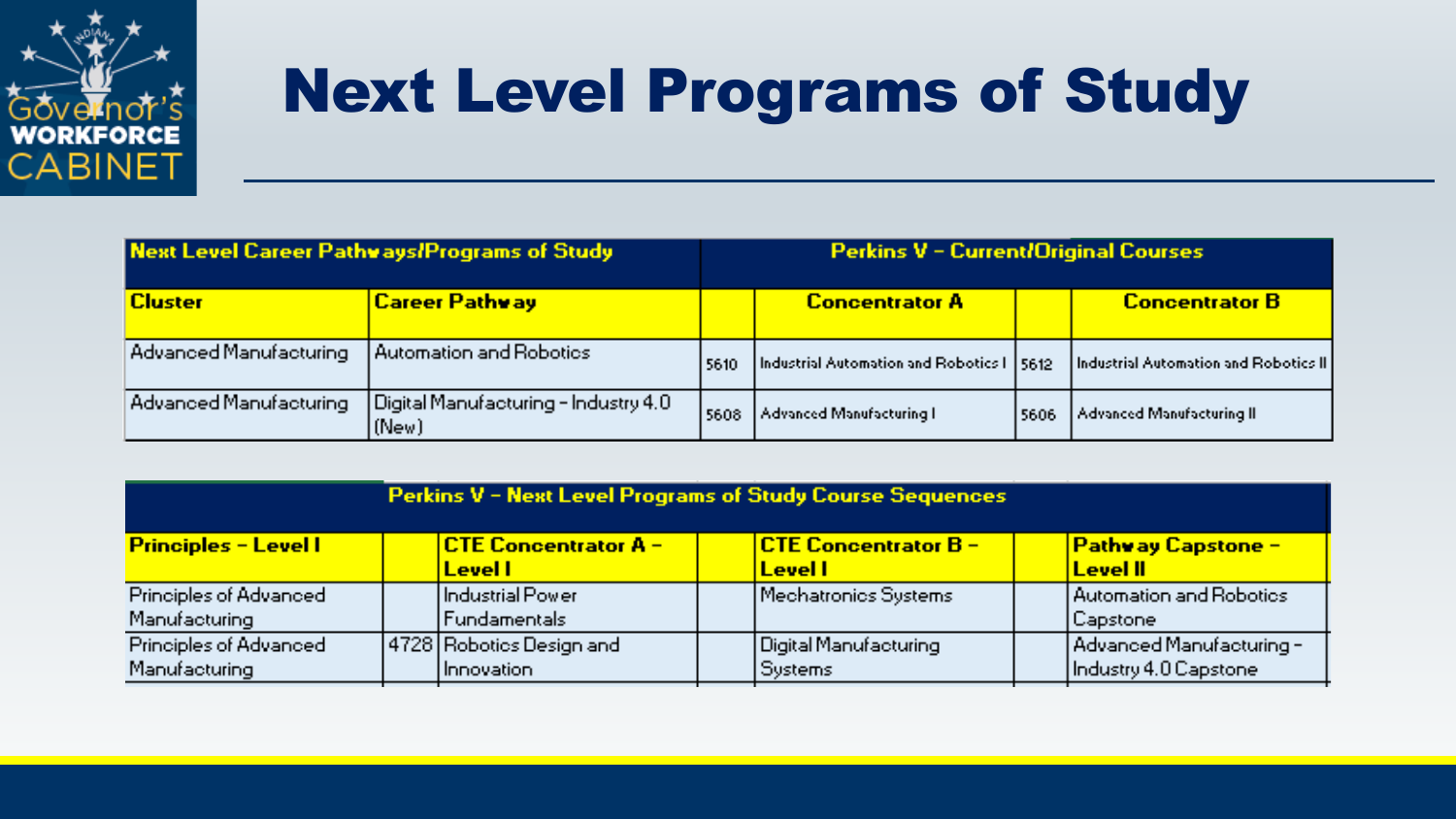

#### Course Titles and Descriptions

- **NLPS CTE Course Titles and Descriptions**
	- **Courses available for 2021-2022 SY**
	- **Complete 2022-2023 CTD**
	- **2022-2023 CTE CTD Spreadsheet**
	- **<https://www.in.gov/gwc/2437.htm>**

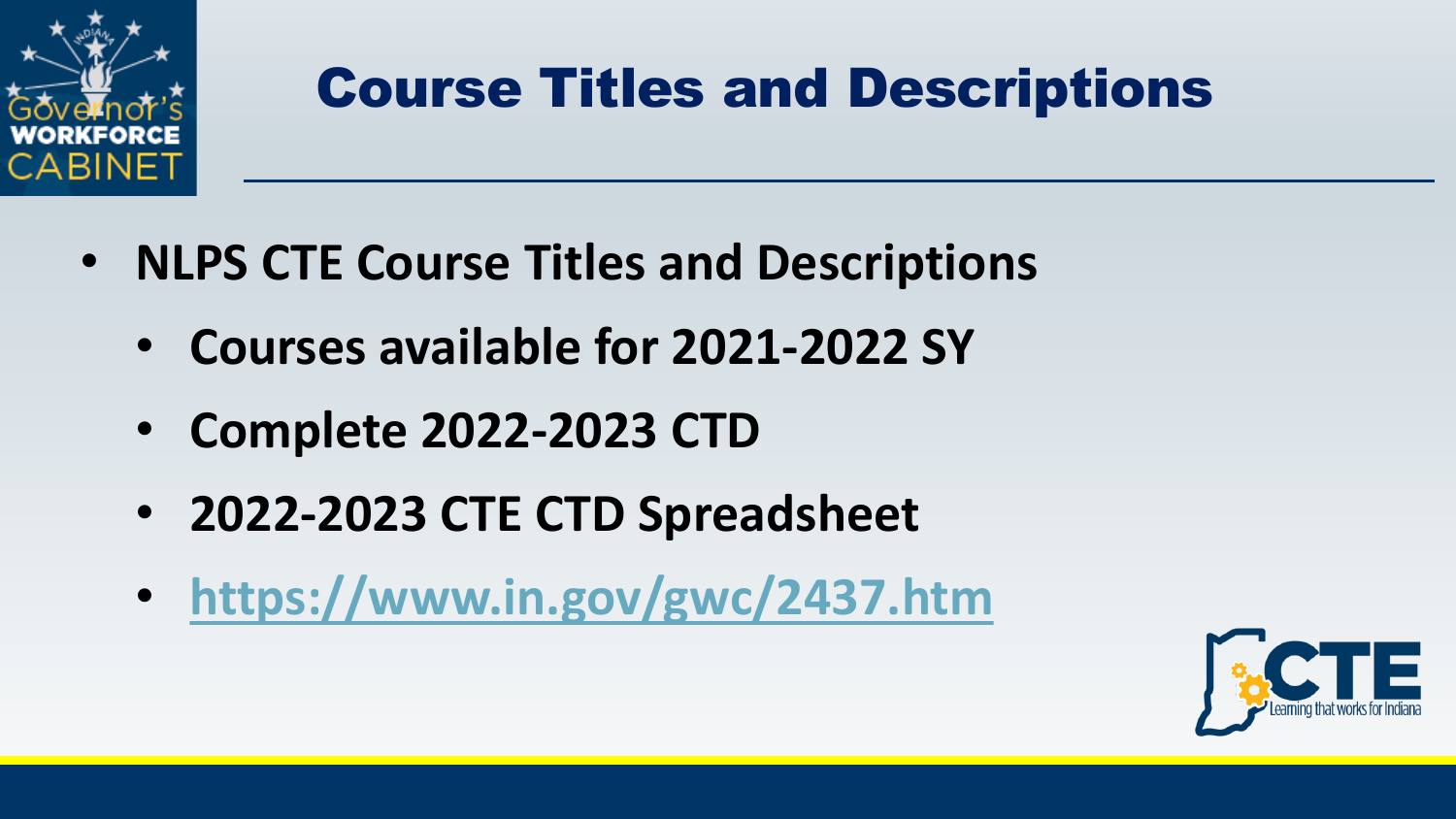

# NLPS Pathway Review

| <b>Next Level Programs of Study</b>                                                                                                                                                                |                           |                       |                           |  |  |  |
|----------------------------------------------------------------------------------------------------------------------------------------------------------------------------------------------------|---------------------------|-----------------------|---------------------------|--|--|--|
| <b>Advanced Manufacturing</b><br><b>Welding Technology</b>                                                                                                                                         |                           |                       |                           |  |  |  |
| Welding is the process of joining or melting two or more pieces of metal, plastic or glass<br>together as part of the manufacturing process of building a larger structure, product or<br>machine. |                           |                       |                           |  |  |  |
| LEADS TO THESE JOBS: Welder, Combo Welder, Welding Inspector                                                                                                                                       |                           |                       |                           |  |  |  |
| Principles                                                                                                                                                                                         | <b>Concentrator A</b>     | <b>Concentrator B</b> | Capstone                  |  |  |  |
| <b>Principles of Welding</b>                                                                                                                                                                       | <b>Shielded Metal Arc</b> | <b>Gas Metal Arc</b>  | <b>Welding Technology</b> |  |  |  |
| Technology                                                                                                                                                                                         | Welding                   | Welding               | Capstone                  |  |  |  |
| 2 credits                                                                                                                                                                                          | 2 credits                 | 2 credits             | 2-6 credits               |  |  |  |

- **Includes:**
- **Pathway Overview**
- **Course Sequence**
- **Course Description**
- **Course Details**
- **Postsecondary Competencies**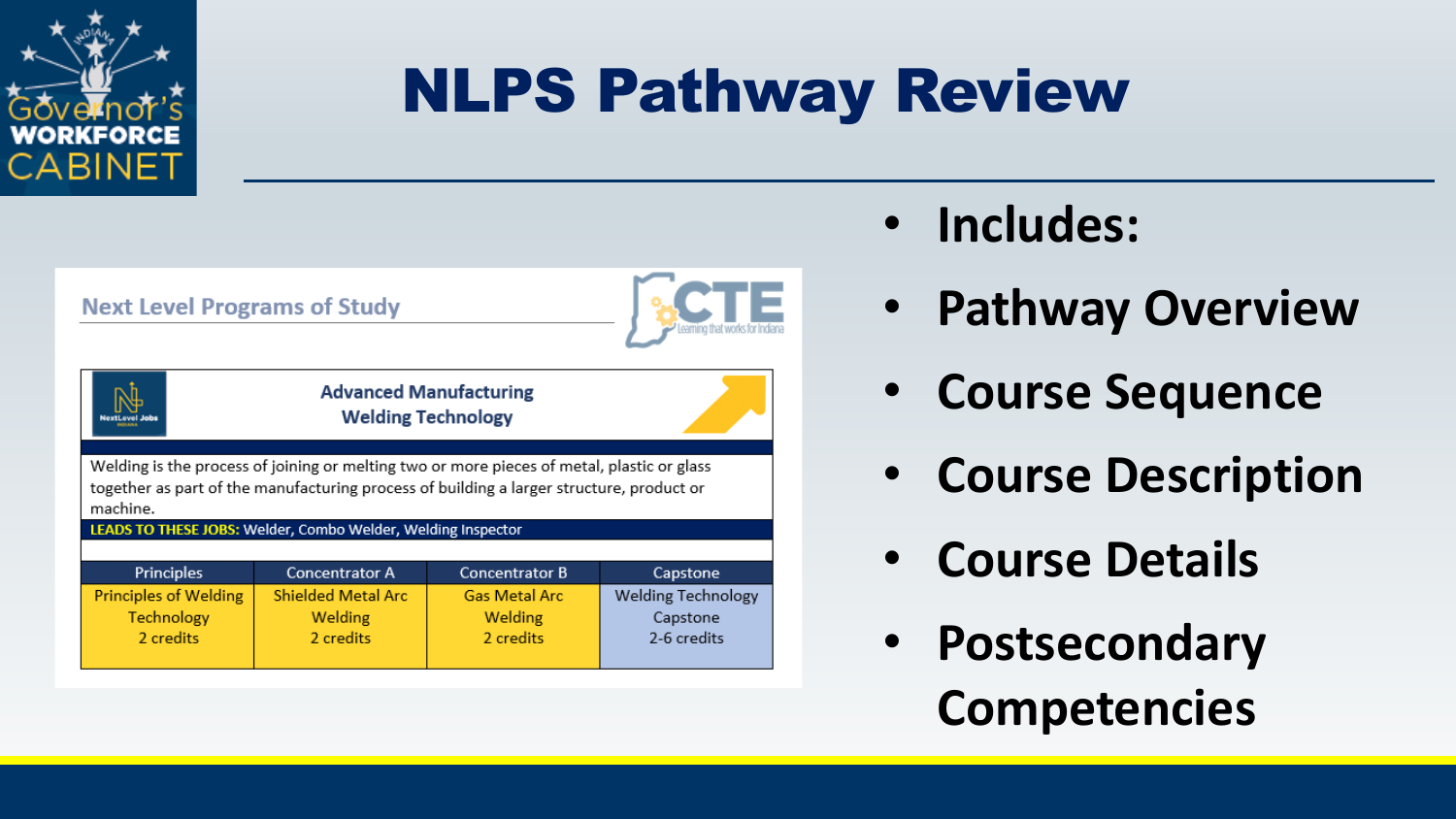

# Coming Soon!

- **CTE Dual Credit Crosswalk for 2021-2022 for NLPS Courses**
- **Developing an Online Career Pathway Tool**

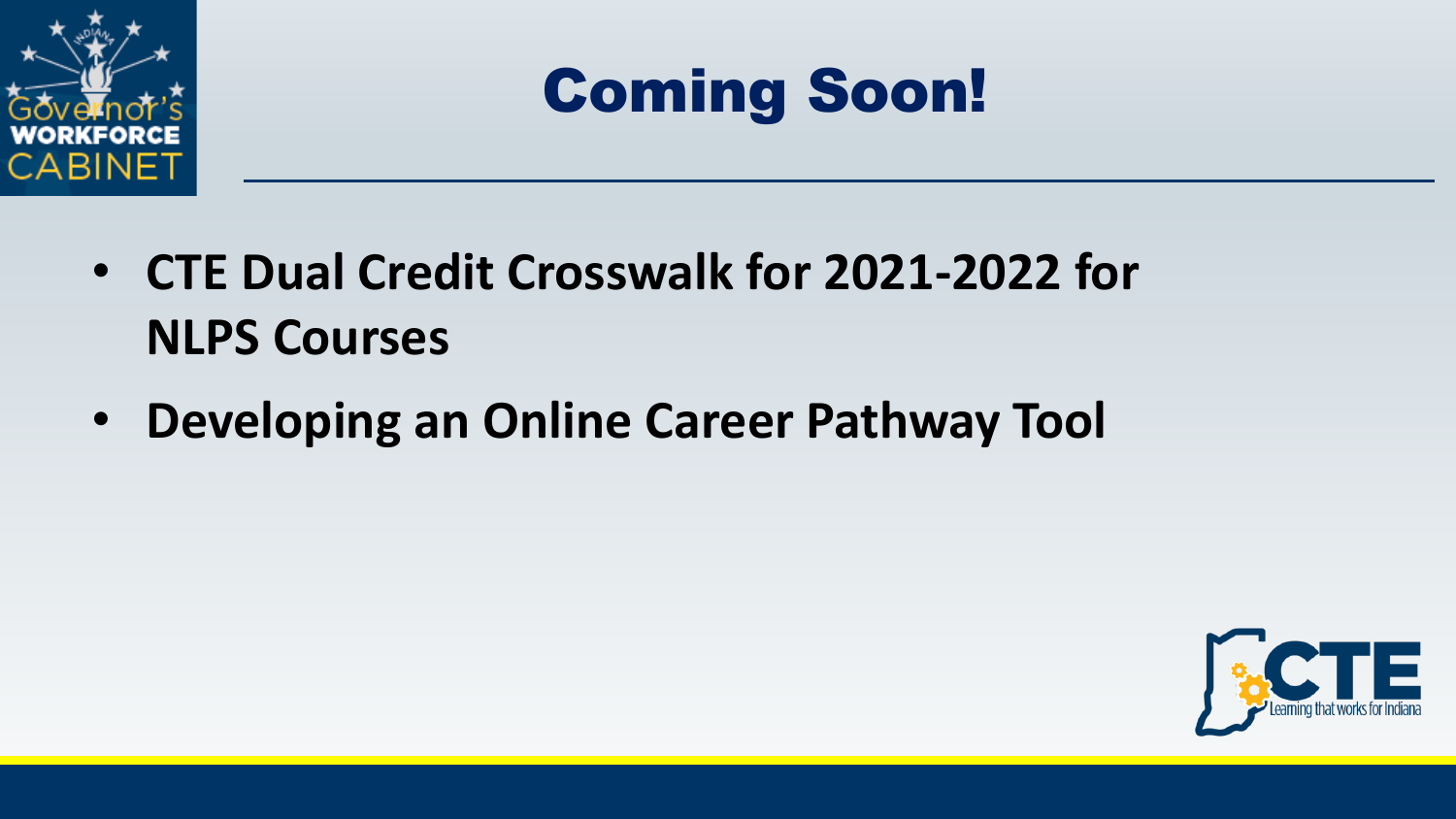

### **Transition and Implementation Plan**

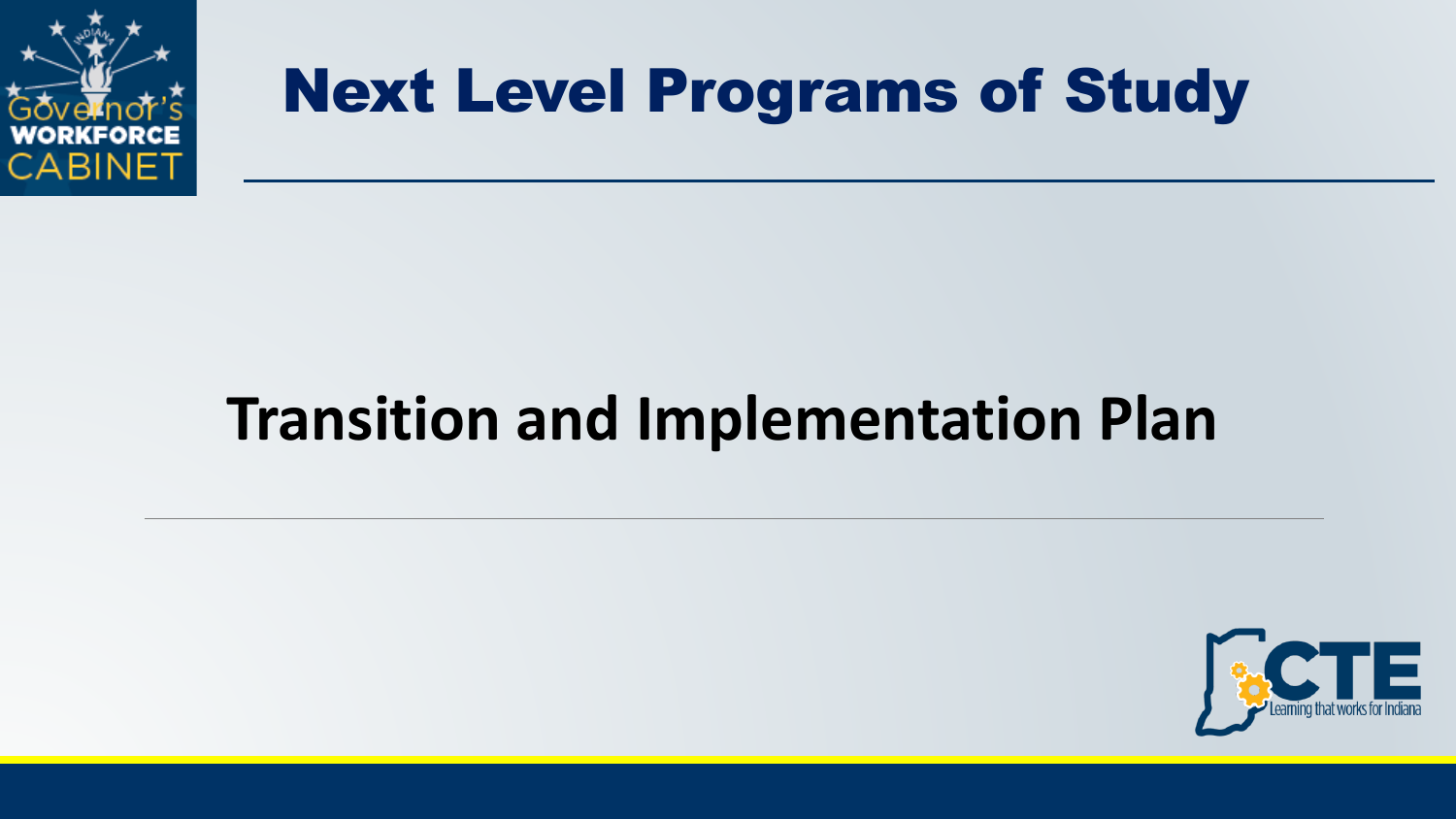

# Transition Plan

- **Current Courses are included in the 2021-2022 CTD without credit restrictions.**
- **Each School or Career Center may choose to opt into NLPS courses.**
- **NLPS Courses are available and will be funded during the 2021 -2022 school year.**

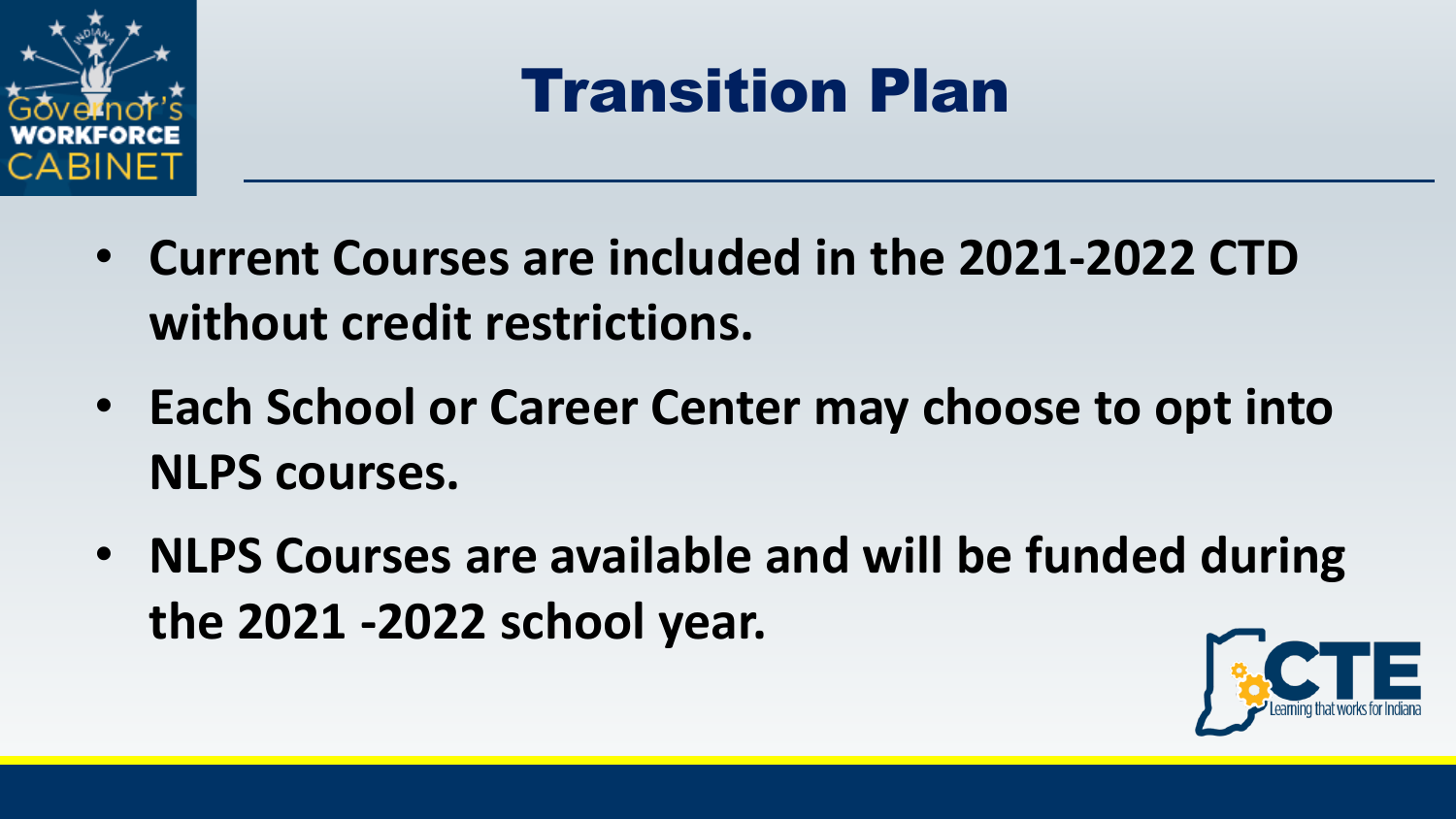

# Transition by Cohort

- **2022 Cohort (Seniors) May Use Perkins IV Pathways or Perkins V Pathways with Current or NLPS Courses.**
- **2023 Cohort (Juniors) and 2024 Cohort (Sophs) Must Use Perkins V Pathways with Current or NLPS Courses.**
- **2025 Cohort (Frosh) Must Use Perkins V Pathways with NLPS Courses**

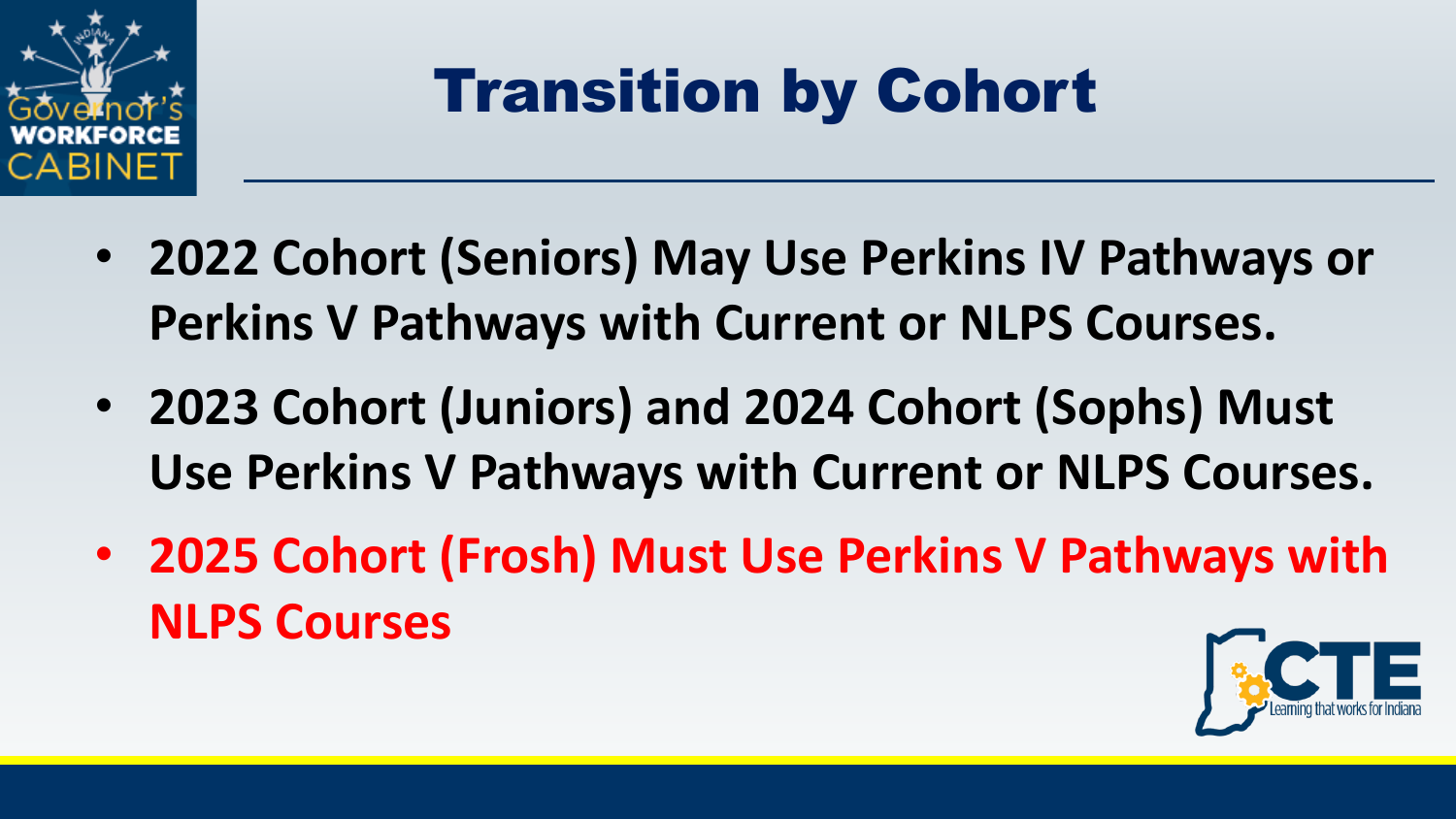

# Additional Transition Details

- **Current Level I Courses, like Welding Technology I, will be limited to 1 credit per semester and 2 credits per year in the 2022-2023 SY.**
- **Current Level II Courses, like Welding Technology II, will be limited to 1 credit per semester and 2 credits per year in the 2023-2024 SY.**
- **Current Advanced Courses will be phased out or redesigned by 2024-2025 SY.**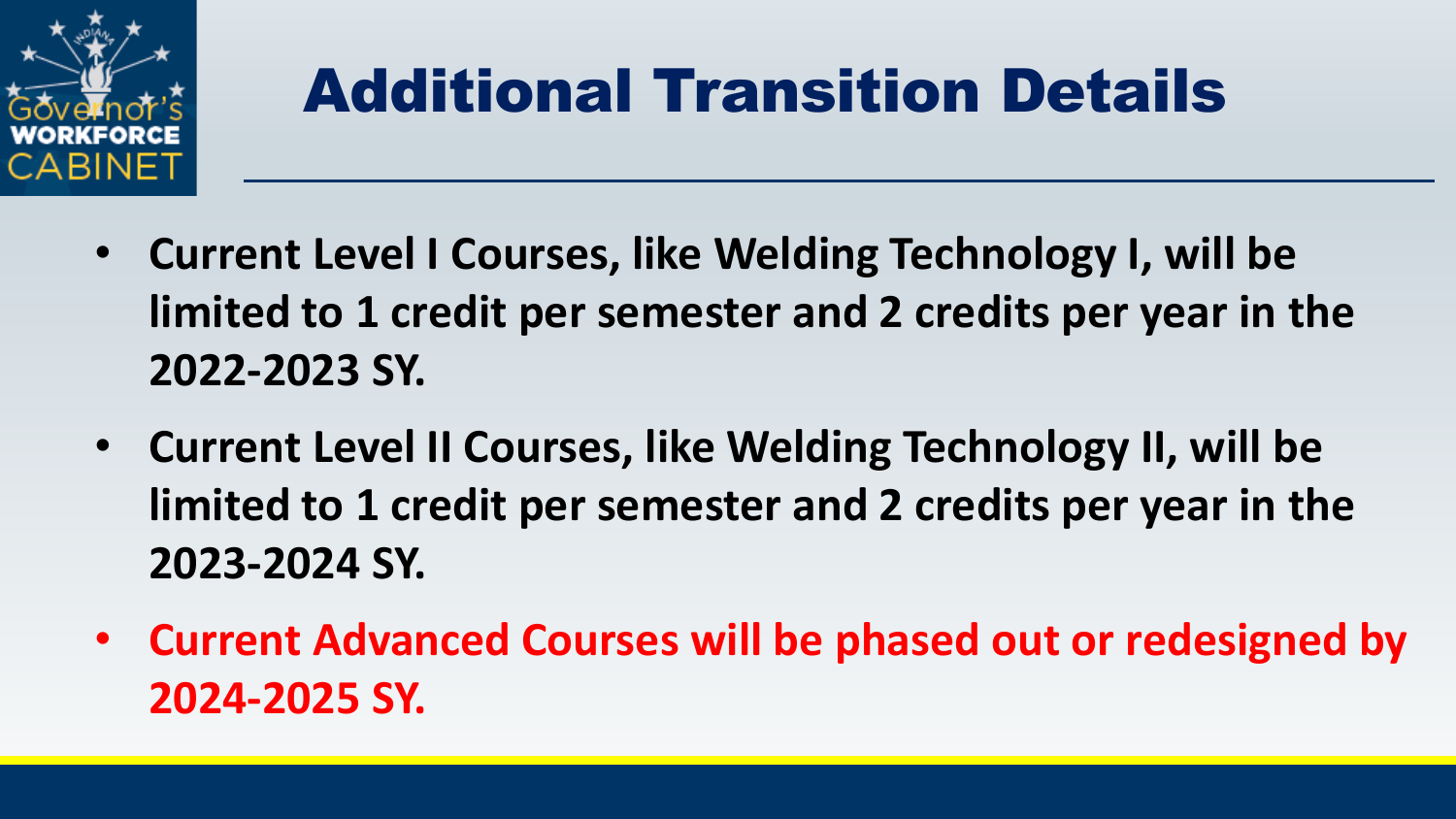

# **Why Should Your School Transition?**

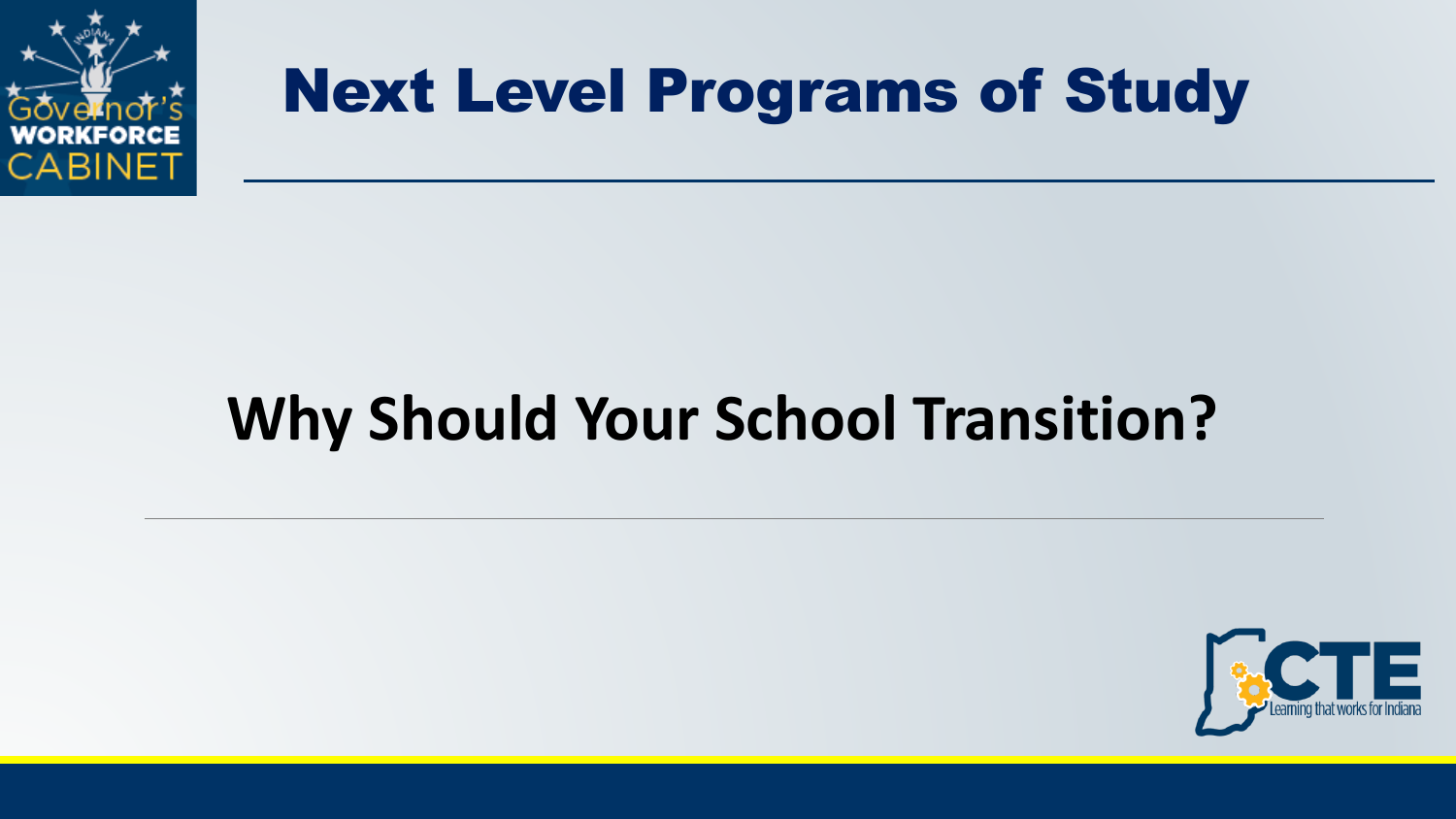

# Student Benefits

- **NLPS Courses provide benefits to students:**
	- **Access to New and Improved Pathways**
	- **Students have opportunities to explore multiple pathways.**
	- **Provide Multiple Options to Meet Grad Pathways**
	- **More Dual Credit Courses Available**
	- **Earn Postsecondary Credentials in High School**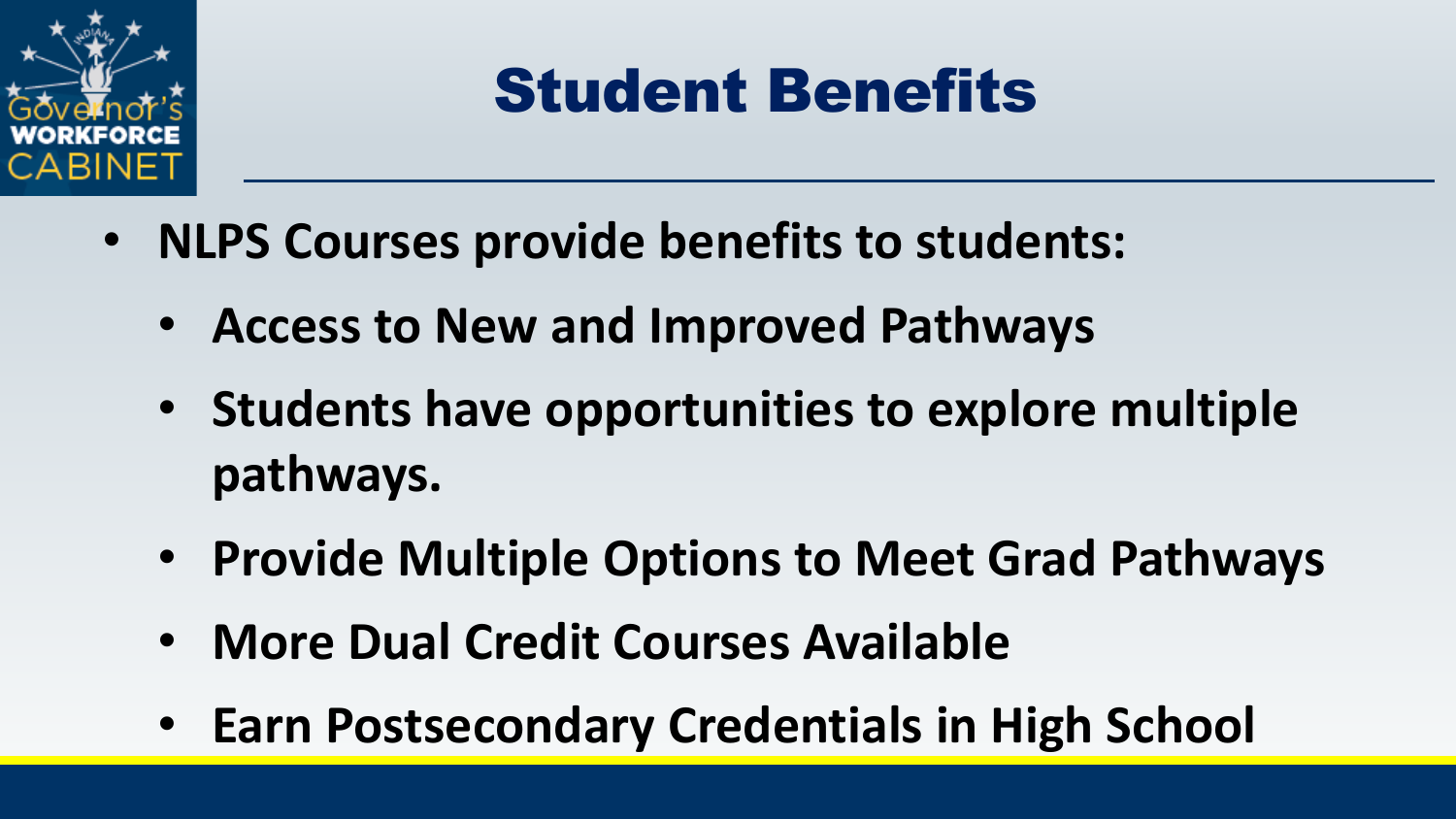

# New and Improved Pathways

| <b>Next Level Programs of Study</b>              |                                   |                                      |                               |  |  |
|--------------------------------------------------|-----------------------------------|--------------------------------------|-------------------------------|--|--|
| Digital Manufacturing -<br>Industry 4.0          | <b>Plumbing and Pipefitting</b>   | Insurance                            | <b>IT Support and Service</b> |  |  |
| Industrial Technical<br>Maintenance - Electrical | Interactive Media                 | <b>Medical Assistant</b>             | <b>Software Development</b>   |  |  |
| Ag Mechanical and<br>Engineering                 | <b>Business Administration</b>    | <b>Healthcare Specialist - CNA</b>   | Paralegal                     |  |  |
| Agriscience – Plants or<br><b>Animals</b>        | <b>Supply Chain and Logistics</b> | <b>Central Service Tech</b>          | Entrepreneurship              |  |  |
| <b>Precision Agriculture</b>                     | <b>Accounting</b>                 | Culinary Arts - Baking and<br>Pastry | <b>Marketing and Sales</b>    |  |  |
| <b>Civil Construction</b>                        | Banking and Investment            | Cybersecurity                        | Energy Technology             |  |  |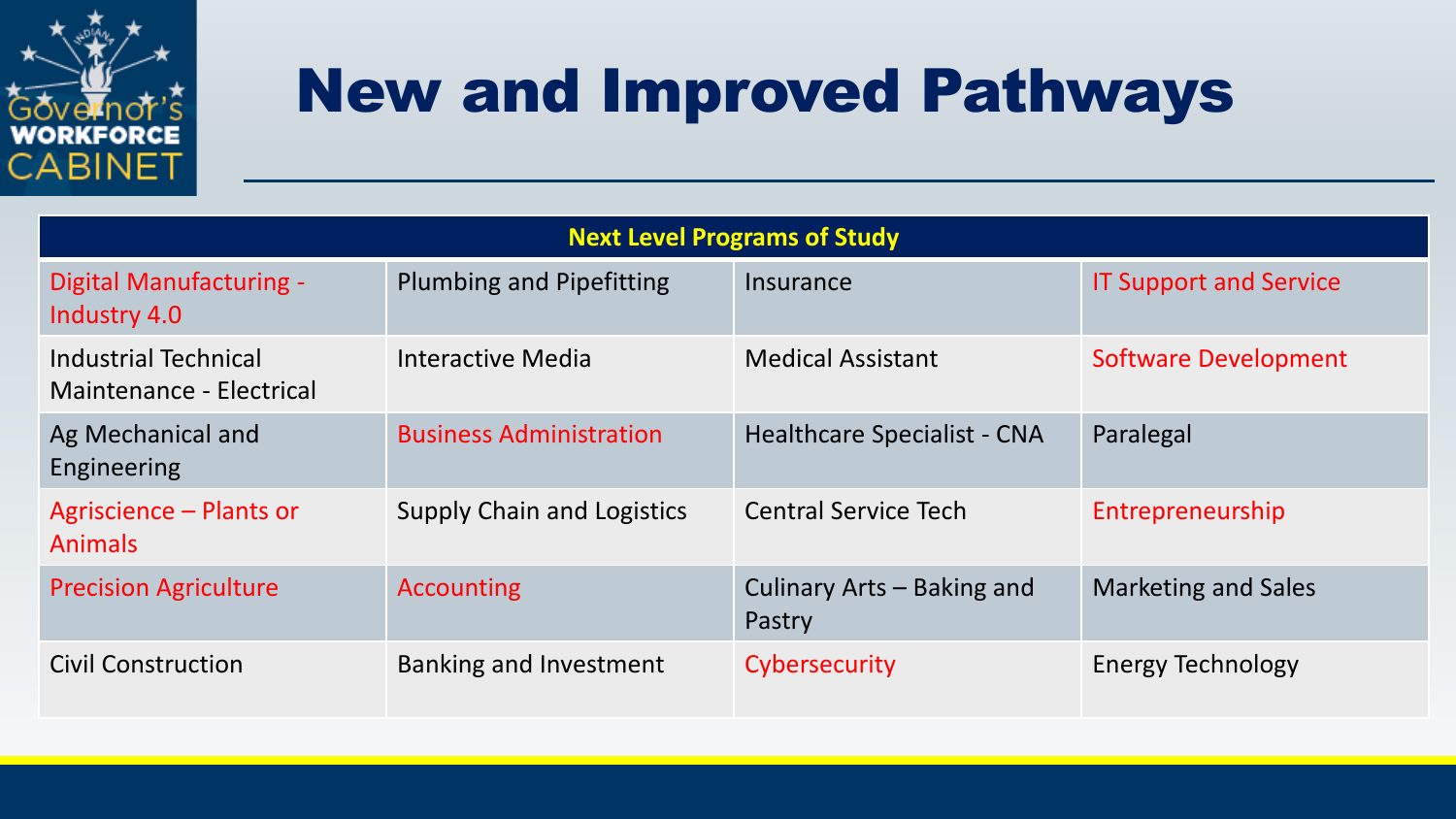

### Concentrator Status

- **Students in the 2023 Cohort and beyond will be able to earn Concentrator Status in 1 year through a half-day program.**
- **Provides students the option to change or combine pathways.**

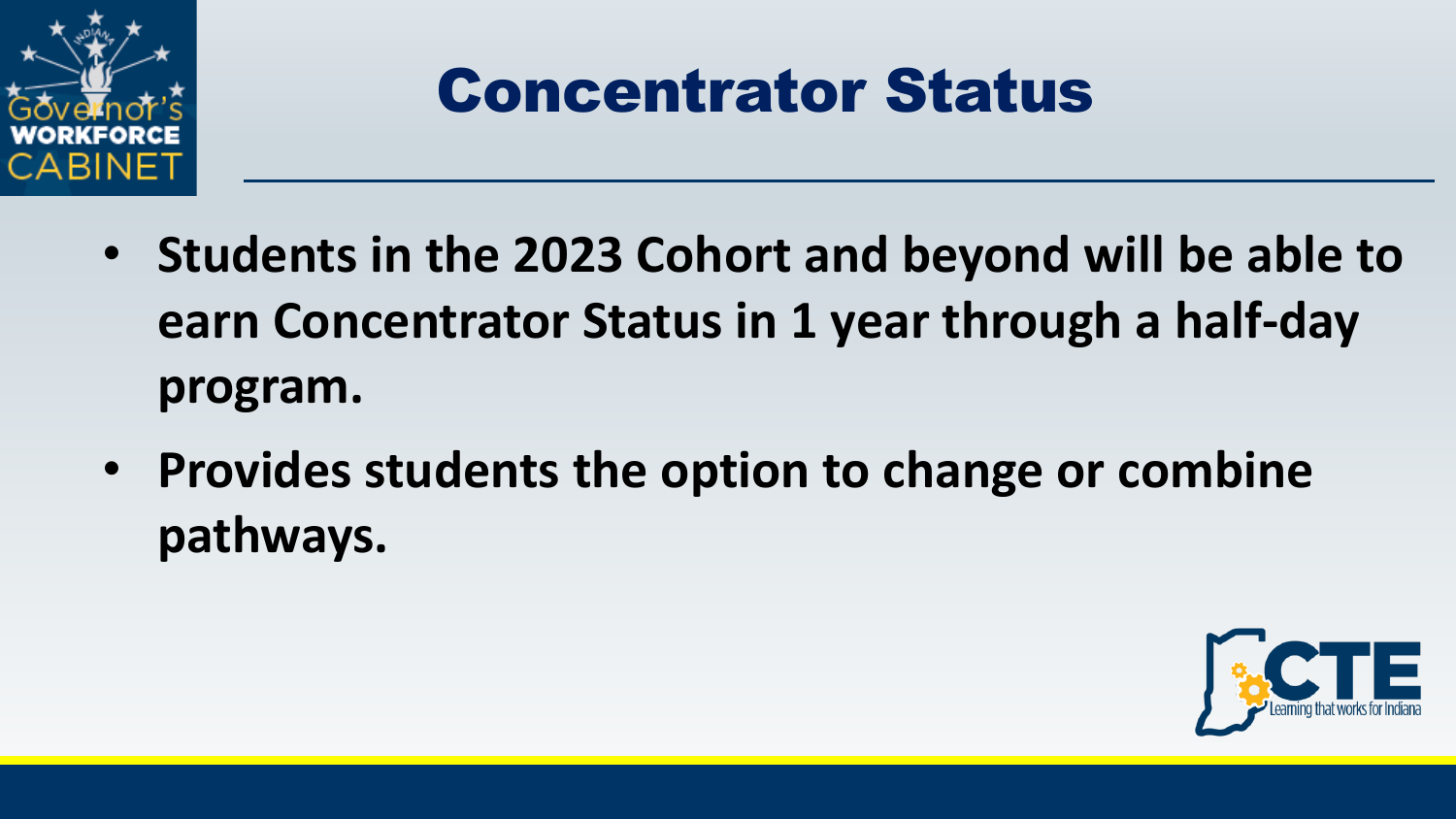

# 2025 Cohort

- **2025 Cohort (Frosh) Must Use Perkins V Pathways with NLPS Courses**
- **Need to Consider how they will proceed through a pathway.**
- **Do you want them to take the Principles Course during their Freshmen Year?** 
	- **Ag, Business, Engineering, BioMed**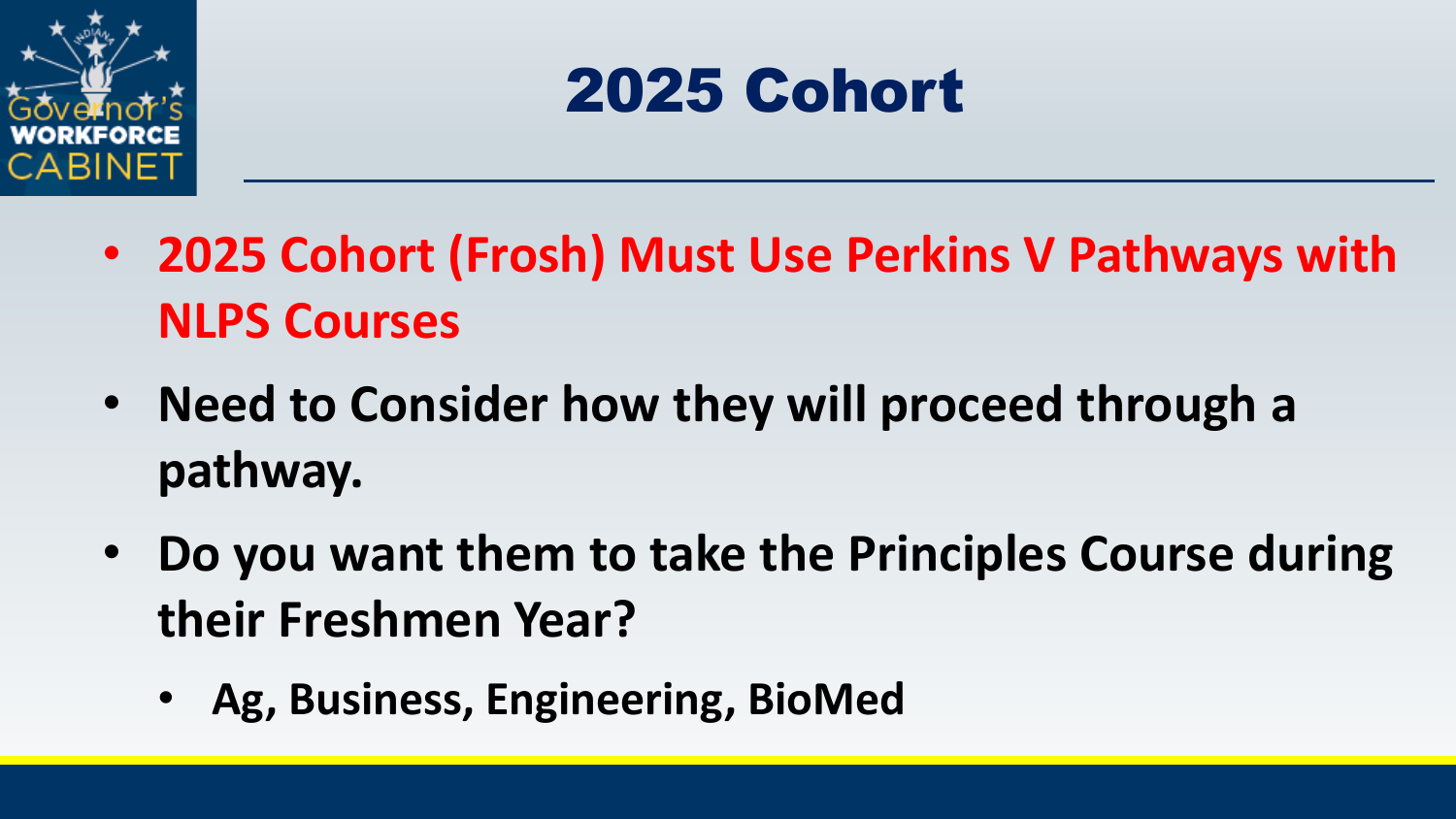

# Which Pathways to Use

- **Changes at the Federal level has led to a lot of change at the State and Local level**
- **3 sets of rules – Perkins IV, Current Perkins V, NLPS**
- **Current Perkins V was never intended to be a long-term solution.**
- **NLPS represents the long-term plan.**
- **Every cohort can use NLPS**

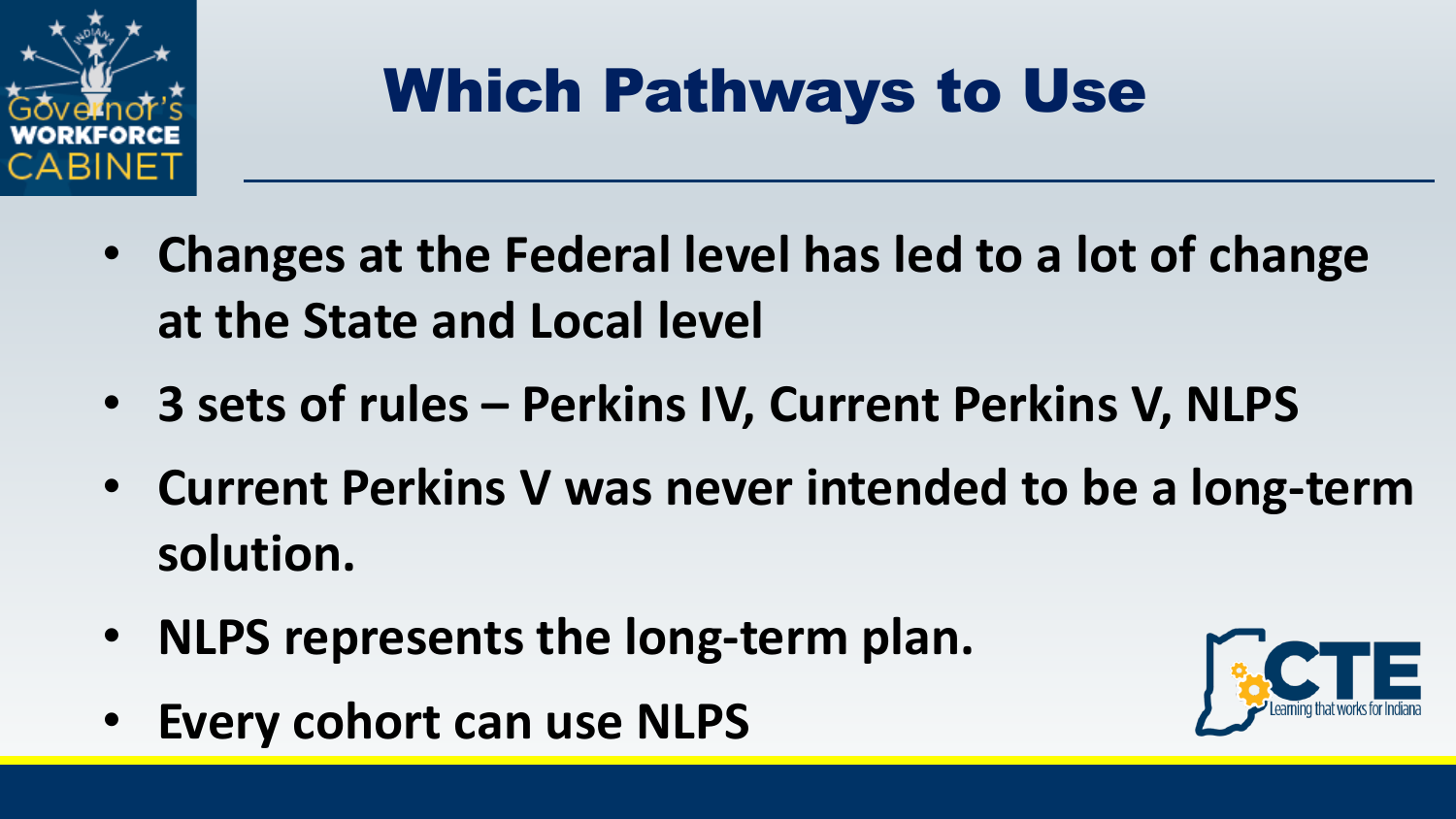

### **Things to Think About**

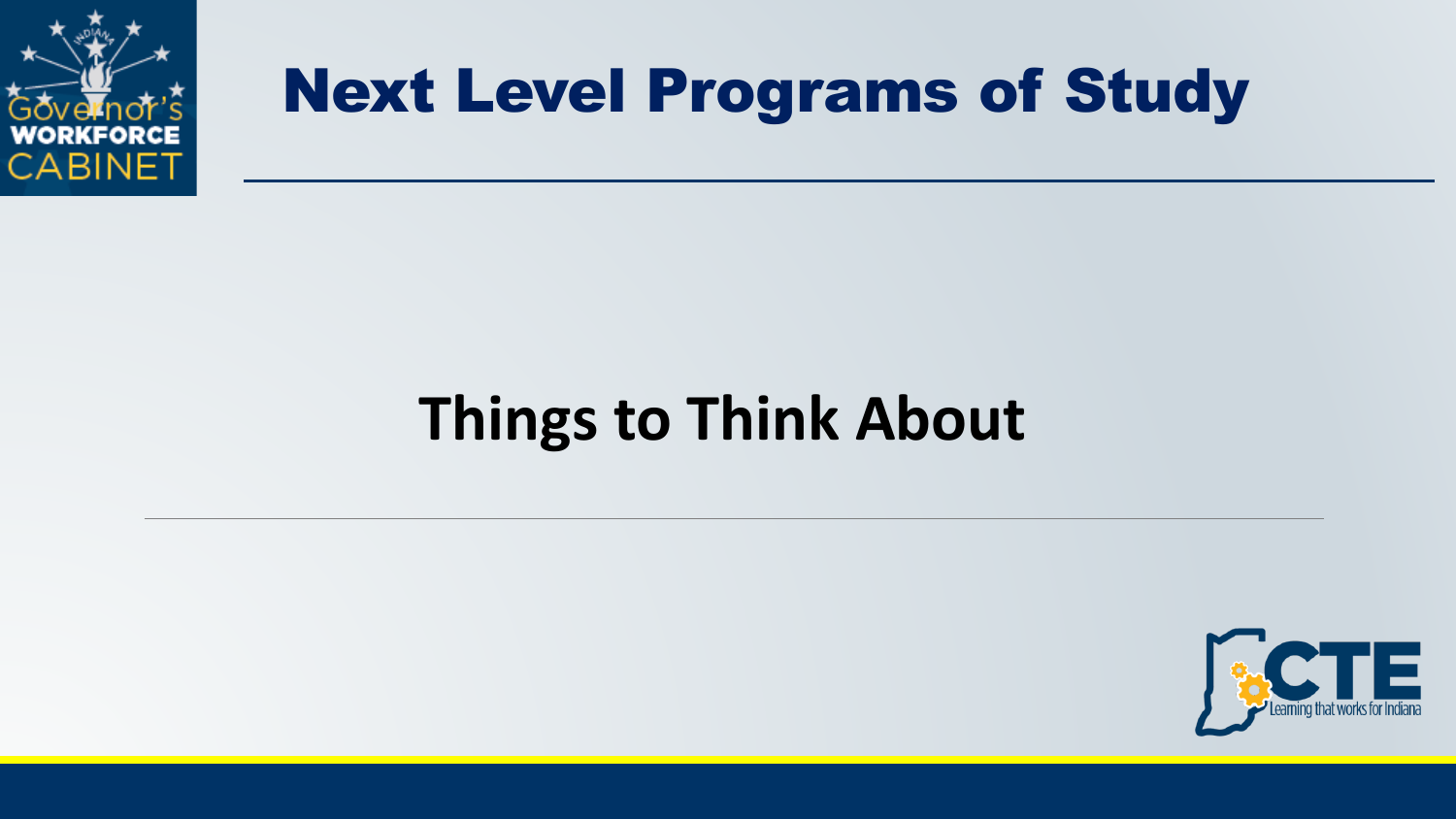



- **How will you offer current courses and NLPS courses to multiple cohorts?**
	- **When will cohorts be taking courses?**
	- **3 – Yr Plan**

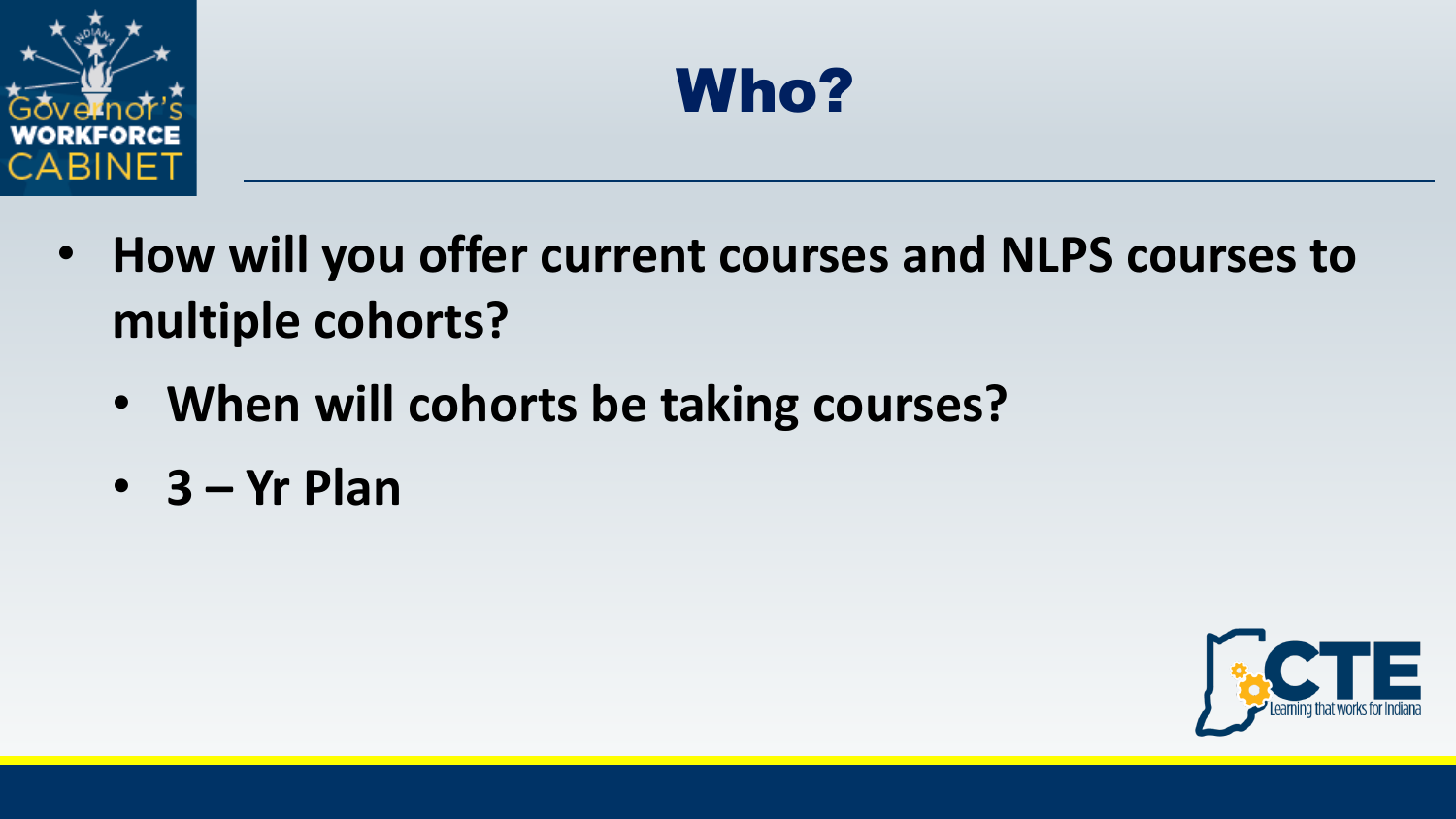



- **Will this program of study be offered at career center or at their home school?**
	- **Collaboration between home school and career center.**
		- **Level 1 Course Considerations**
	- **Principles Course vs Introductory Course**
	- **Technical Skills Development Course**

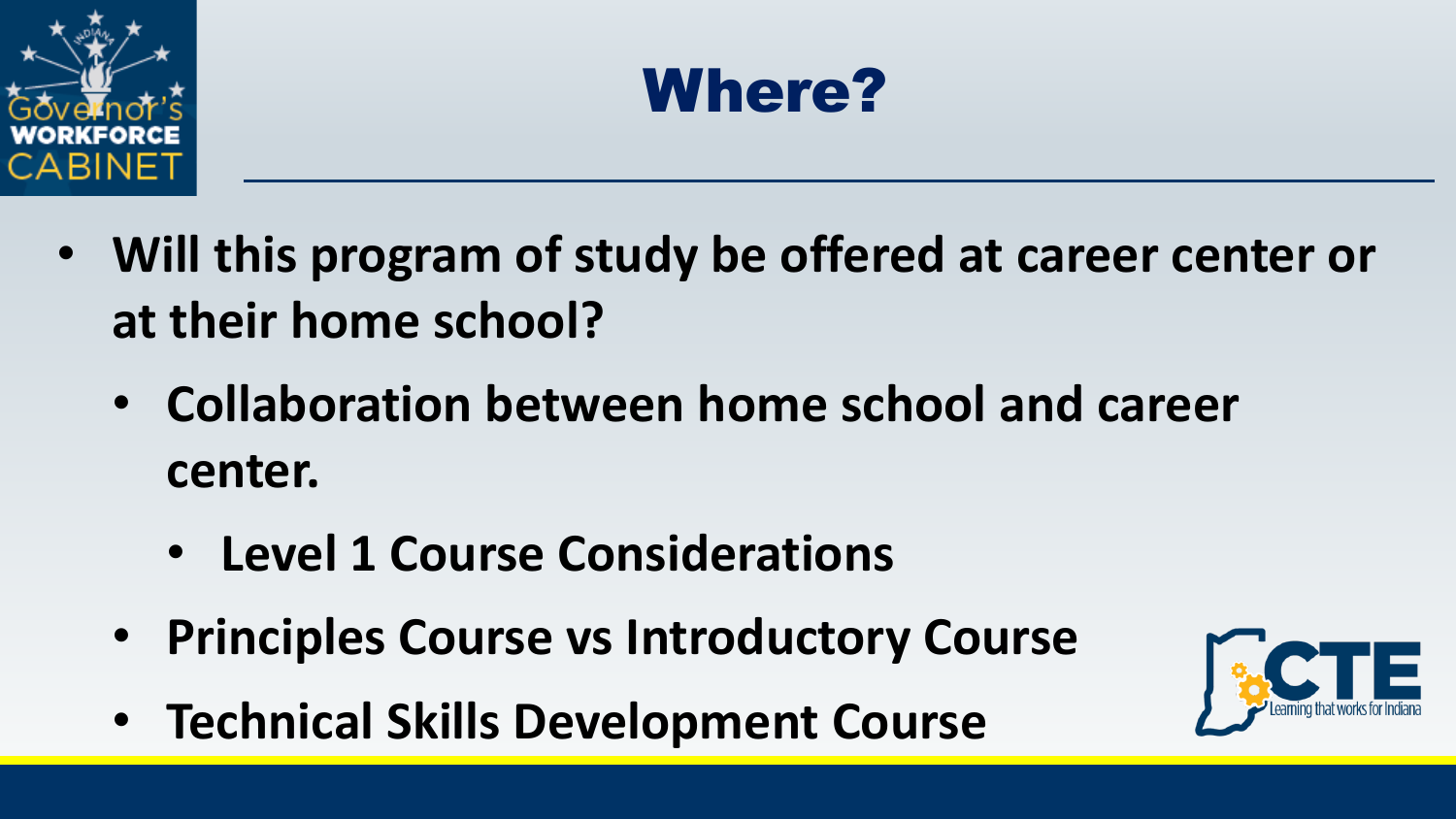

# Other Common Questions

- **Funding**
- **Assignment Codes**
- **Scheduling and Grades**
- **Modifications to NLPS**

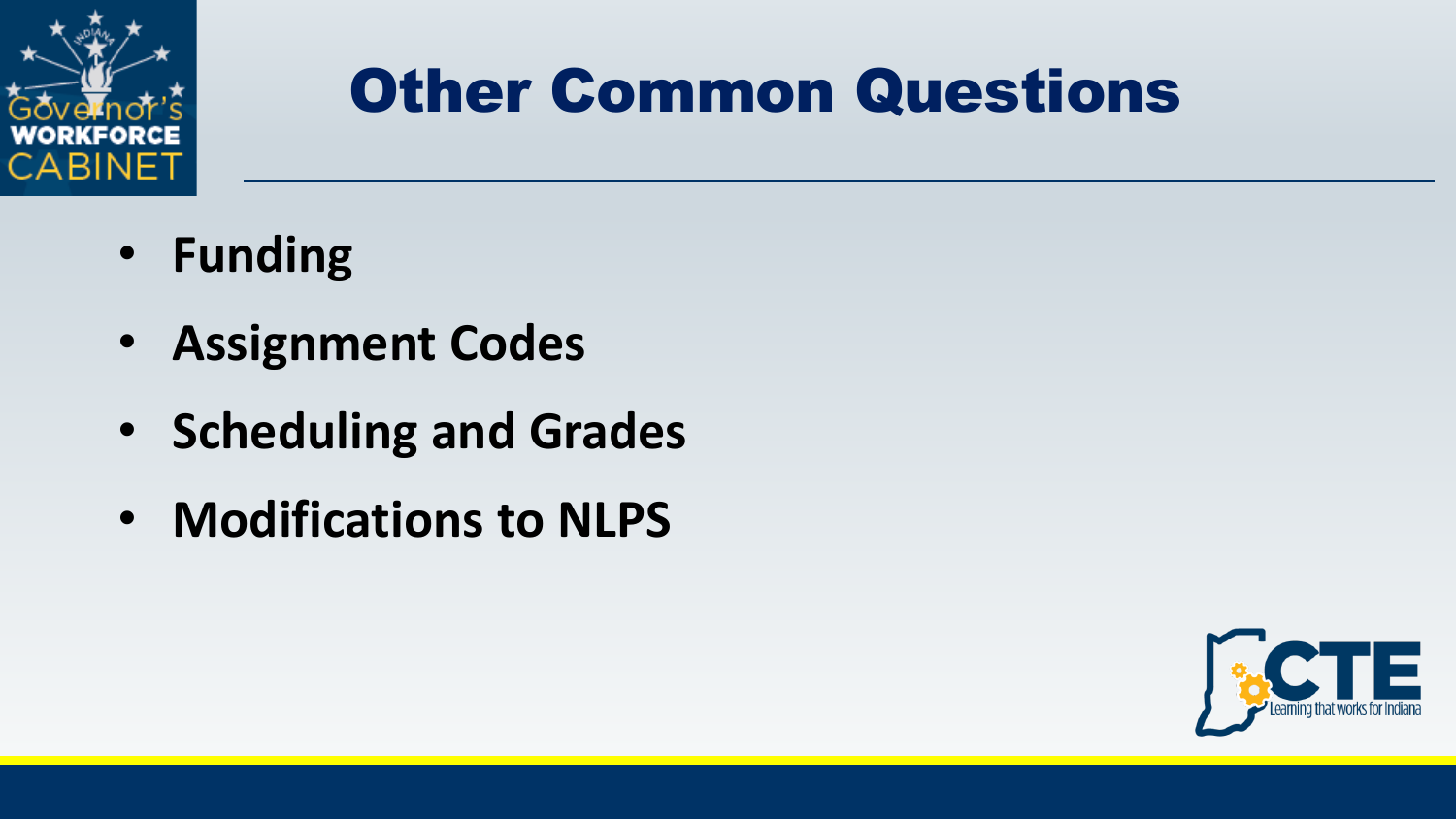

# Implementation Workshops

- **Implementation Workshops after Thanksgiving**
- **Link to sign up for a workshop will be in the next biweekly update and posted on our website.**